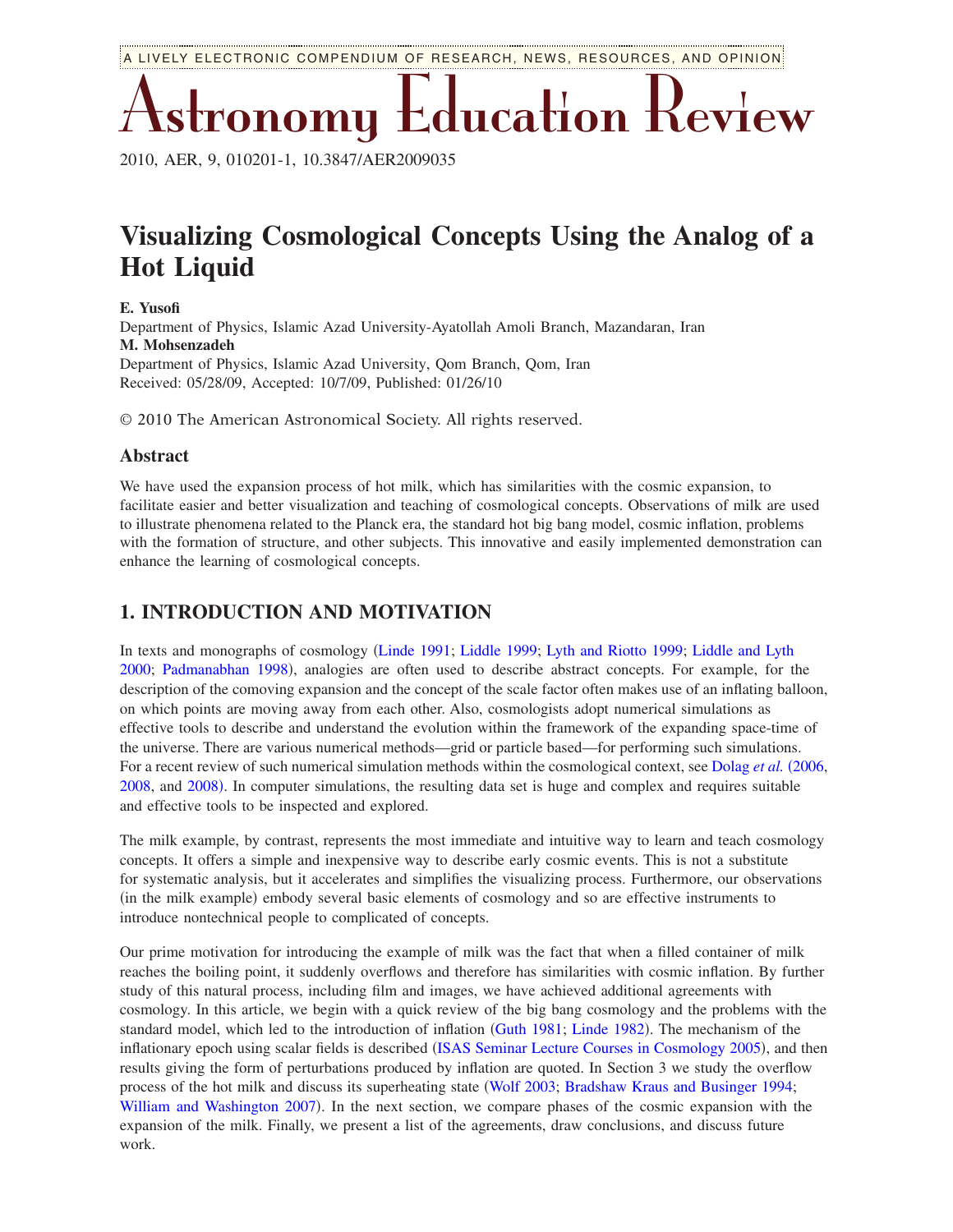## **2. QUICK REVIEW OF COSMOLOGY**

#### **2.1. Cosmology**

The physical theory used to describe the large scale structure of the universe and its evolution is the General Theory of Relativity. In deriving a model of the universe, we make use of an assumption called the cosmological principle, which says that, "at any given cosmological time, the universe is homogeneous and isotropic." Homogeneity implies that the geometrical properties of the local neighborhood of any point in space-time will look similar, whereas isotropy means that the universe will look similar in all directions as seen from any point.

#### *2.1.1. Big Bang Cosmology*

The early universe begins with the event called the Big Bang. At that time, the universe is very hot and dense and as it expands it becomes cooler and less dense. As the universe starts cooling, it expands and there is a competition between two processes. The deceleration caused by matter and the initial rate of cosmic expansion. The present model of our universe is based on three major observational facts.

- The uniform Hubble expansion of the galaxies.
- The cosmic microwave background radiation.
- The observed abundance of light elements.

## *2.1.2. Cosmic Microwave Background (CMB) Radiation*

The wavelengths of the thermal photons that emerged from the Big Bang are stretched to be in the microwave range owing to the expansion of the universe. This radiation is called cosmic microwave background radiation. We observe it to be isotropic in every direction of the sky today. However, its temperature has been found to have anisotropy of the order of  $\Delta T/T \sim 10^{-5}$ , imprinted from the initial conditions and serving as the seeds for subsequent galaxy formation.

#### **2.2. Inflationary Universe**

Despite its remarkable achievements and widespread acceptance, the Standard Big Bang model of the universe is not able to give a self-consistent picture of the evolution of our world from the Planck era to the present day period. Some problems have been pointed out during the years and to solve them a new physical theory— inflationary cosmology—was proposed by Guth ([1981](#page-7-8)).

#### *2.2.1. Mechanism of Inflation*

The following are derived from Figure [1.](#page-2-0)

- 1. In the ordinary vacuum, the Higgs field is nonzero. This is the lowest (degenerate) energy state or true vacuum.
- 2. State  $\varphi$ =0 is a metastable state and the shape of the Higgs field has unique characteristics. The phase transition is slow compared to cooling rate of the universe.
- 3. Regions of the universe supercool without breaking symmetry, just as water can supercool below 273 K without turning to ice. The supercooled regions are in a state called false vacuum.
- 4. The Higgs field finally reaches its lowest state, the symmetry breaks, and domains of true vacuum eat into false vacuum.
- 5. True vacuum represents the lowest energy density state (pressure=0). For true vacuum to expand into false vacuum, the pressure of false vacuum must be negative (i.e., a repulsive force). In this state, false vacuum acts like a cosmological constant, as originally described by Einstein and DeSitter. After symmetry breaking, the latent heat stored in Higgs field is released and reheats the universe, and finally inflation ends.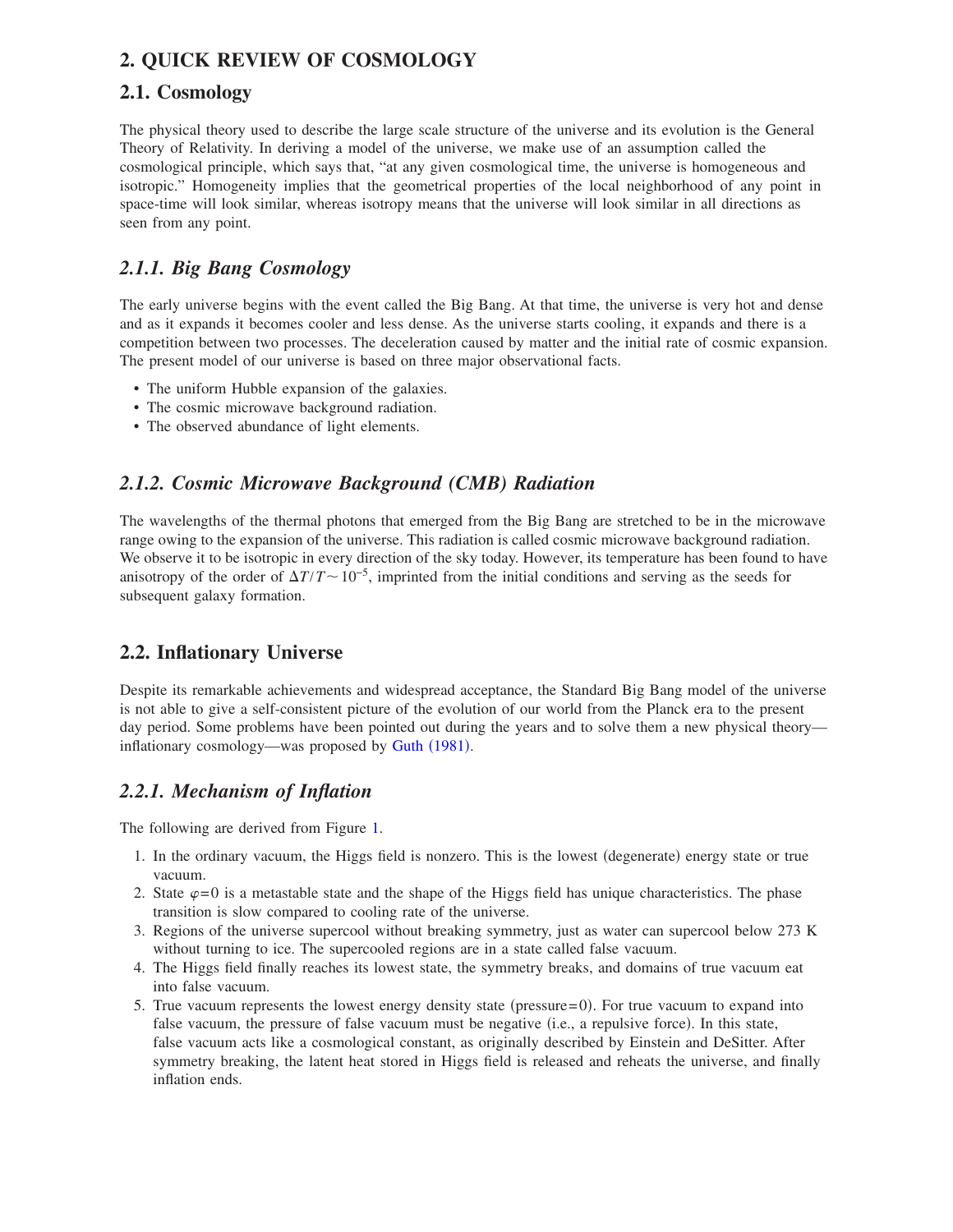# **HIGG'S FIELD PHASE TRANSITION**

<span id="page-2-0"></span>

**Figure 1.** Mechanism of inflation

#### *2.2.2. Reheating*

After the end of inflation, the vacuum energy of the field driving inflation was transferred to ordinary particles so a reheating of the universe took place. During inflation, the universe itself supercooled exponentially, i.e., *Te*−*Ht*. The period of inflation and reheating is strongly nonadiabatic since there is an enormous generation of entropy at reheating. After the end of inflation, the universe restarts in an adiabatic phase, with the standard conservation of energy. In fact, the universe restarts from very special initial conditions in such a way that the horizon, flatness, and monopole problems are avoided.

# **2.3. Standard Big Bang Problems and the Solution within the Inflation Paradigm** *2.3.1. Flatness Problem*

Space-time in general relativity is dynamical, curving in response to matter and energy in the universe. Why then is the universe so closely approximated by Euclidean space?

During the inflationary period, space-time expanded to such an extent that its curvature would have been greatly reduced. Thus, it is believed that inflation drove the universe to a very nearly spatially flat state, which corresponds almost exactly to the critical density.

#### *2.3.2. Horizon Problem*

The cosmological horizon is the farthest distance from which light can have traveled since the Big Bang (i. e., the farthest the observer can observe). We will show shortly that the comoving Hubble radius  $(aH)^{-1}$ , characterizes the fraction of comoving space in causal contact. During the Big Bang expansion  $(aH)^{-1}$  grows monotonically and the fraction of the universe in causal contact increases with time. But the near-homogeneity of the CMB tells us that the universe was extremely homogeneous at the time of last scattering on a scale encompassing many regions that *a priori* are causally independent. How is this possible?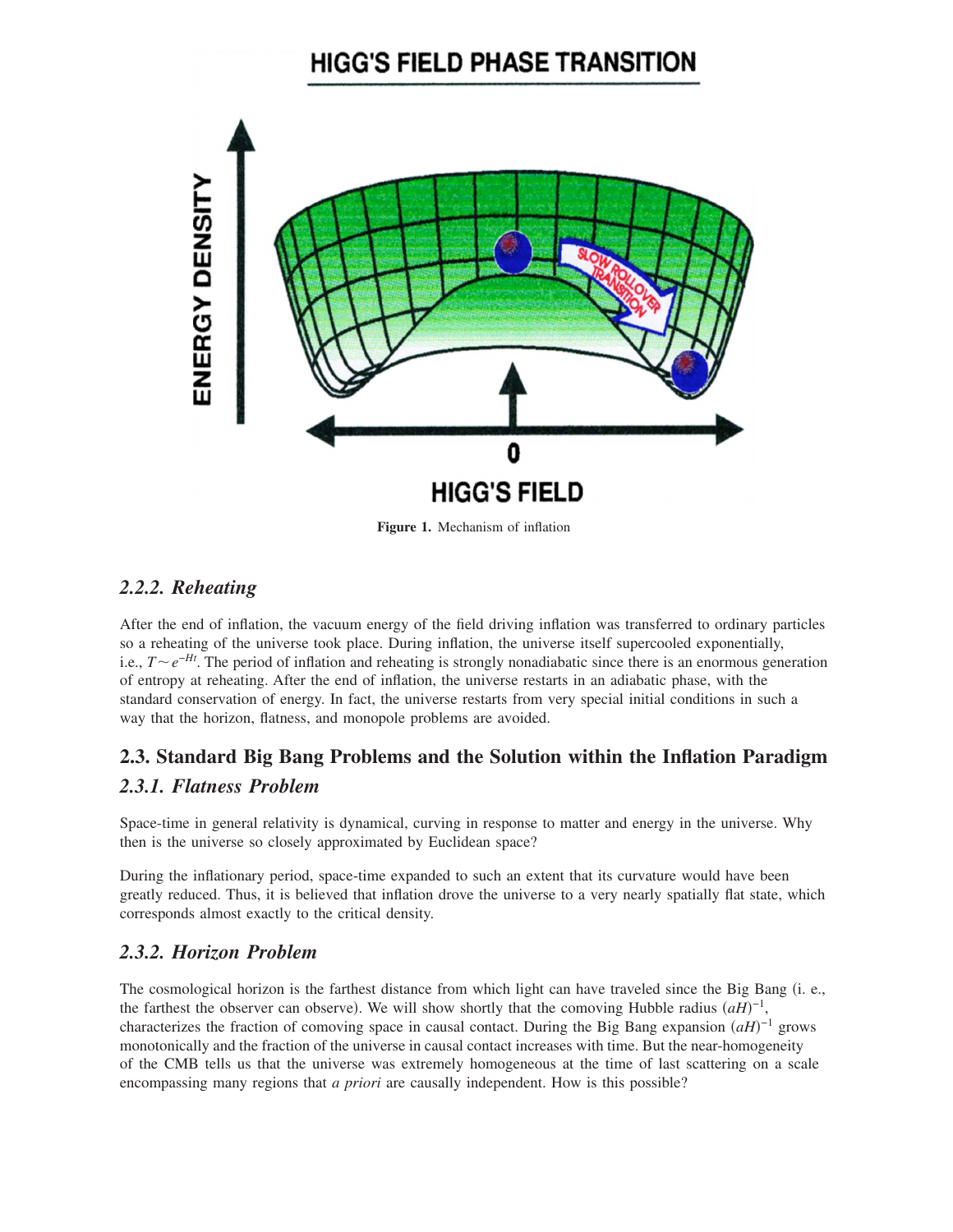During inflation, the universe undergoes exponential expansion, and the particle horizon expands much more rapidly than previously assumed, so that regions presently on opposite sides of the observable universe are well inside each other's particle horizon. The observed isotropy of the CMB then follows from the fact that this larger region was in causal contact before the beginning of inflation.

#### *2.3.3. Monopole Problem*

The magnetic monopole problem was raised in the late 1970s. Grand unification theories predicted topological defects in space that would manifest themselves as magnetic monopoles. These objects would be produced efficiently in the hot early universe, resulting in a density much higher than is consistent with observations, given that searches have never found any monopoles.

During inflation, the number density of such objects is diluted by the inflationary expansion. The same is true for cosmic strings, domain walls, and all other topological defects.

#### **2.4. Structure Formations**

After inflation, space-time expands more slowly than the particle horizon. Thus perturbations will reenter the horizon when their wavelengths become smaller than the horizon size. The perturbations reentered the horizon at the matter-dominated period. Since that time, they have grown by gravitational attraction and caused structure formation. These original perturbations in the CMB radiation are called *primordial perturbations*.

For convenience, we consider the perturbations on small scales and large scales separately.

#### *2.4.1. Small Scale Perturbations*

Small scale perturbations are the perturbations whose wavelengths are smaller than the horizon size at the decoupling time. This means that after crossing outside the horizon during inflation, they have reentered the horizon before the decoupling time. Therefore the perturbations have been changed because of gravity.

#### *2.4.2. Large Scale Perturbations*

Large scale perturbations are the perturbations whose wavelengths are larger than the horizon size at the decoupling time. They have not re-entered the horizon yet, and therefore their amplitudes are the same as in the inflation period.

#### **3. THE MILK OVERFLOWING PROCESS**

#### **3.1. Why Does Milk Overflow Suddenly?**

If you heat milk but do not pay attention to it, it will likely overflow. But you may not understand cause of the overflow. When you heat milk gradually, nothing occurs up to the threshold of the boiling point. The problem begins with the release of the first tiny bubbles containing the steaming milk. As the temperature rises, these bubbles will form at greater and greater speed, and finally when the speed of the formation of these bubbles is more than their expansion speed, the volume occupied by the bubbles increases rapidly and after a time they pour out from the container. Bubbles are also made in water, but they pop when they reach the surface of the water, releasing invisible steam. The surface tension of milk is more than water because of the existence of proteins, fats, and carbohydrate compounds. This higher surface tension causes more resistance of bubbles against the internal steam pressure and increases their lifetimes.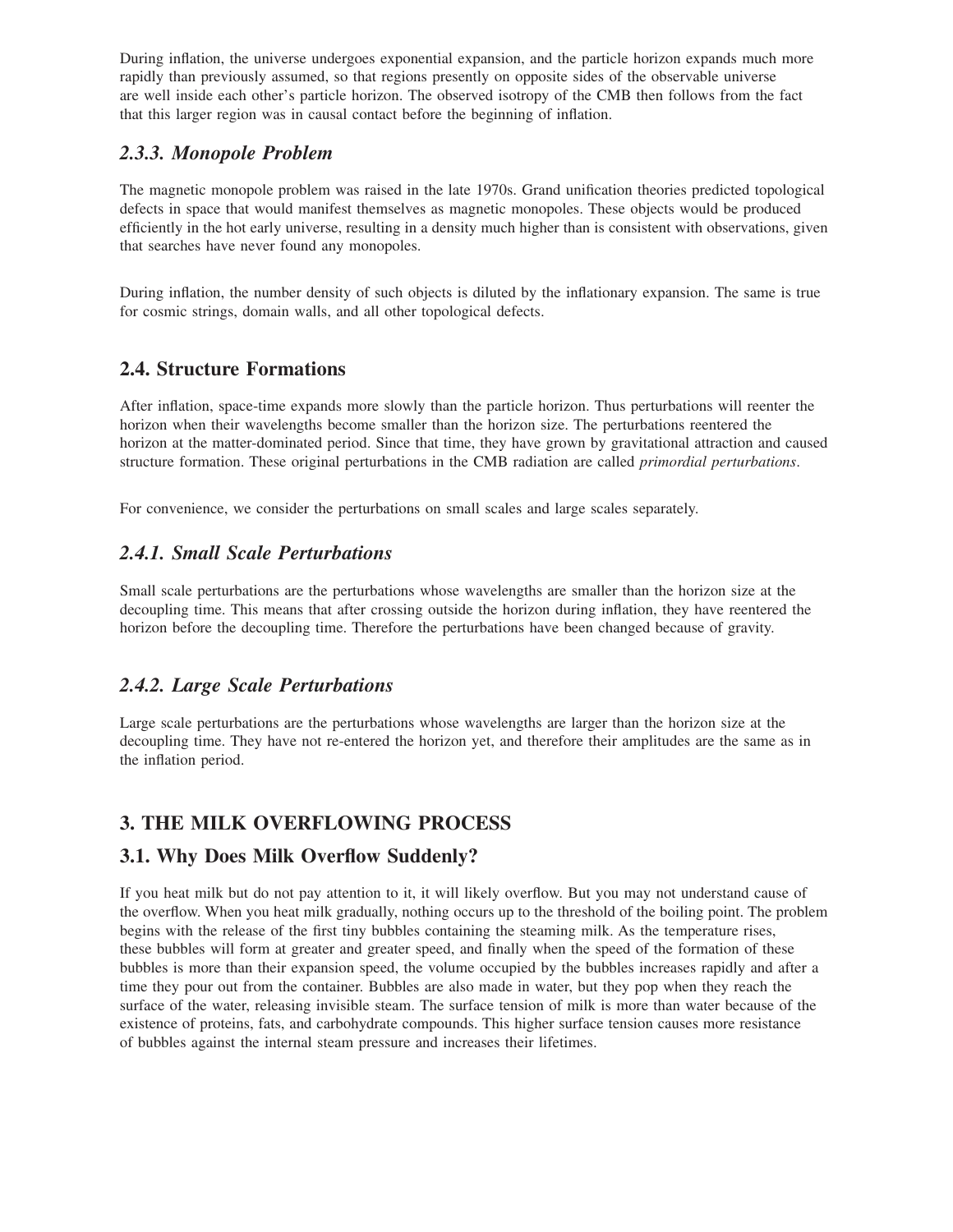## **3.2. Milk or Water That Does Not Inflate**

If you heat a smooth container of milk or water in a microwave oven, it will not overflow although its temperature gets higher than 100 °C. A microwave oven produces waves at a special frequency, which causes the periodic movement of water molecules in milk, making friction and causing homogeneous heating i.e., at any time, all parts of the liquid are isothermal in the microwave oven). Thus, water or milk in a glazed container in the microwave oven starts heating quietly. This way of heating can continue to the boiling point without the formation of any bubbles.

Water boils at 100  $\degree$ C if there is already a bubble of steam (or air) present. But in the absence of bubbles, water can be heated above 100 °C. This state is called *superheating*, and it is not special to the microwave oven but it results from a deeper physical fact. If the water is completely homogenous, there will not be any bubbles in the water, and it continues to get hotter without boiling. However, if the symmetry of this water is disturbed in any way, for example, when objects (e.g., a spoon) or granulated materials (e.g., instant coffee) are put into it, the water may boil very vigorously or even appear to suddenly explode out of the container  $(Figure 2)$  $(Figure 2)$  $(Figure 2)$ .

<span id="page-4-0"></span>

**Figure 2.** Superheating water

There is a common belief that superheating can occur only in pure substances. This is untrue, as superheating has been observed in coffee and other impure liquids. An impurity such as salt or sugar, dissolved in water to form a homogeneous solution, will not prevent superheating ([William and Washington 2007](#page-7-12)).

# **4. THE EXPANSION OF THE HOT UNIVERSE COMPARED TO THE EXPANSION OF HOT MILK**

Consider the milk container on the flame of the stove. After a time, first milk starts boiling slowly and produces tiny bubbles. Then these bubbles inflate and merge, and the volume of the milk in the container increases. If the height of the container is low and the amount of the fat heterogeneous, the milk will overflow (Figure [3](#page-5-0)). Some bubbles will remain in the container, and if heating continues, the milk will continue to overflow.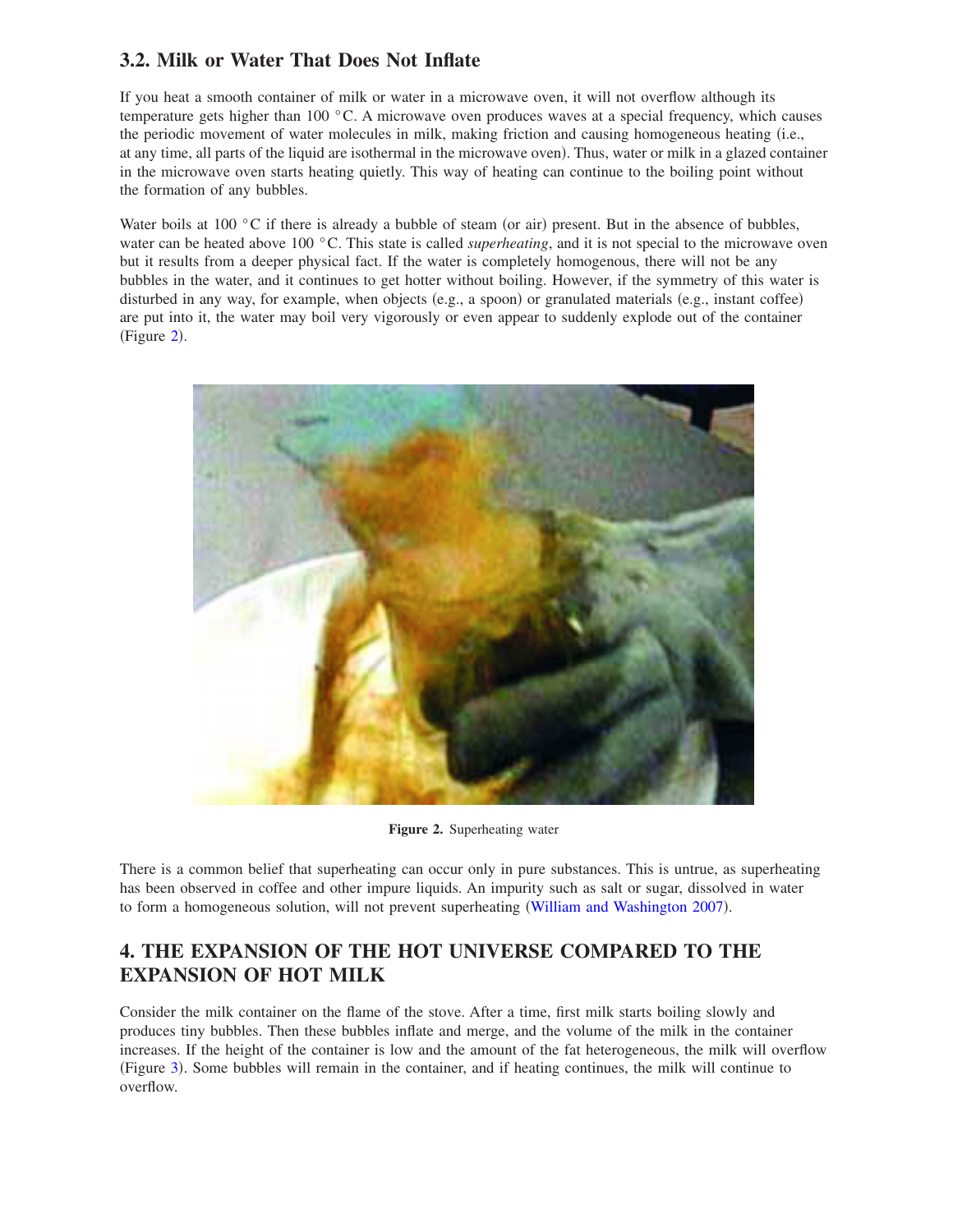<span id="page-5-0"></span>

**Figure 3.** The heating of milk and its expansion

# **4.1. Expansion Eras of the Milk and Universe** *4.1.1. The Planck Era*

At the Planck time  $t \sim 10^{-43}$  s, the universe has space-time fluctuations, which must be investigated within the framework of quantum gravity theory. This phase is analogous to the time when tiny bubbles are forming in the milk. Both milk and its surface are starting to have fluctuations but the milk is not yet inflating.

## *4.1.2. The Inflationary Era*

The time period is  $10^{-43}$  s  $\le t \le 10^{-35}$  s. In a tiny fraction of a second, the small regions of space-time fluctuations begin to expand exponentially. In the milk example, in a short time the bubbles merge and expand suddenly and encompass the major part of the volume of the container and even may pour out of it (Figure [4](#page-6-0)).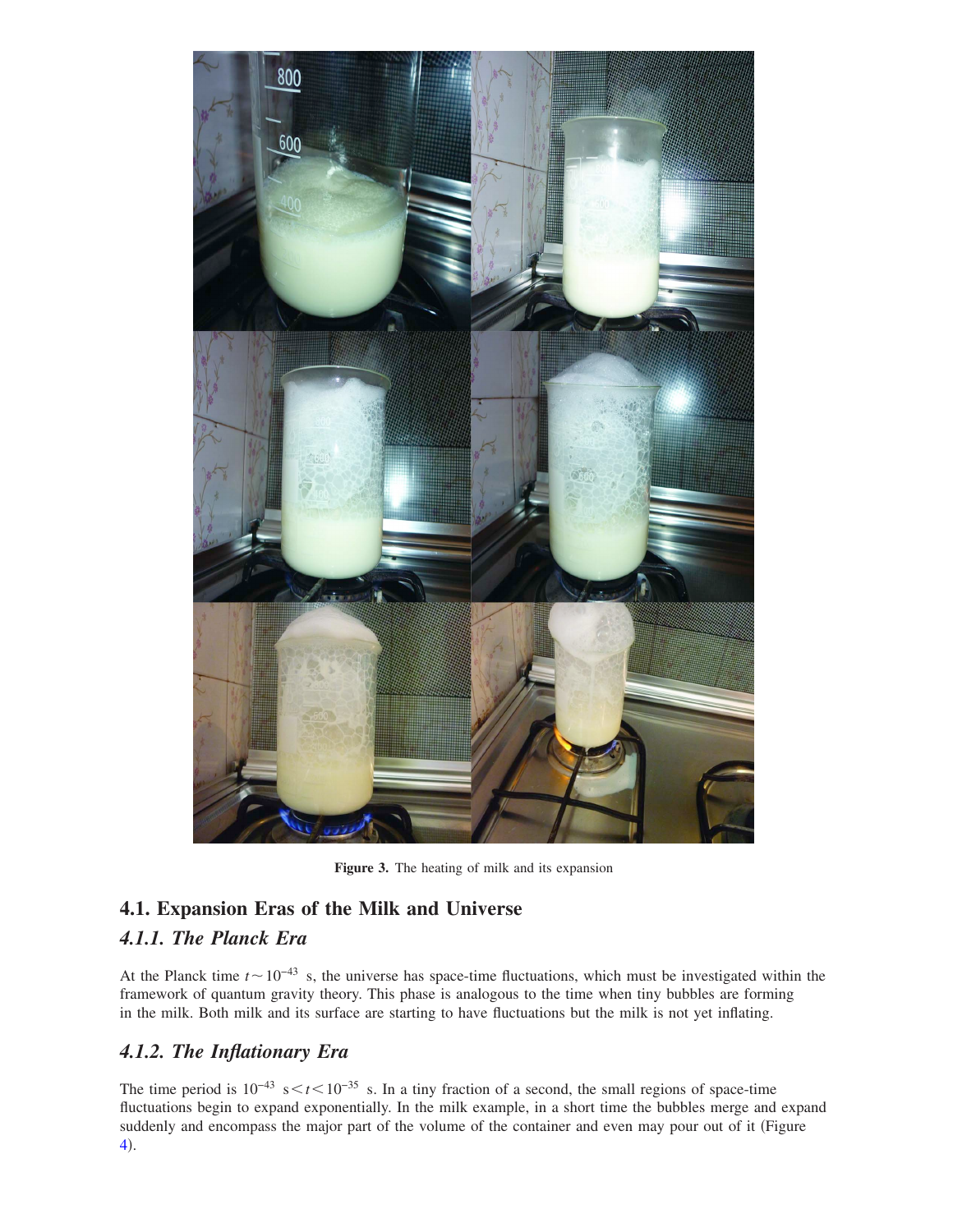<span id="page-6-0"></span>

Figure 4. Expansion eras of the universe (alpha is a dimensionless scale factor)

#### *4.1.3. Reheating*

According to Figure [5,](#page-6-1) after the end of inflation of milk, some of the bubbles pour out from the container and the remaining bubbles in the pan are in the new ground state. If the heating continues, milk again will do another other phase transition, but this time the expansion is less powerful because milk gets more diluted after the first overflow. We note that in the milk example, this occurs because of loss of material, which is not true in the universe.

<span id="page-6-1"></span>

**Figure 5.** Reheating in milk example

#### **4.2. The Inflation Mechanism in the Milk Example**

We consider the superheating state as analogous to the false vacuum, therefore:

- 1. When the bubbles form, the walls of bubbles have a nonzero amount of energy due to surface tension but before the forming of the bubbles, there is zero energy in the ground state.
- 2. When the milk is superheated but before it inflates, there are no bubbles and all of the liquid is homogenous in terms of the density and there is no preferred point in the milk or on its surface.
- 3. The inflation of the milk is originally caused by the escape of energy from the heating source (superheating state) into a medium at the ground state with a lesser energy. The phase transition operates slowly but the whole time of this energy transmission in comparison with the time spent in boiling the milk is small.
- 4. We prefer the phrase "the regions of the superheated universe occur without any breaking of the symmetry" since in the Planck era the universe was in the superheated condition because of its very high temperature and density. This superheated milk remains quiescent and has the perfect symmetry and homogeneity, but it over flows explosively with the smallest stimulation and inhomogeneity.
- 5. In the Big Bang, matter fields get trapped in a false vacuum state from which they can only escape by nucleating bubbles of the new phase, or the true vacuum state. In the universe, bubbles of the new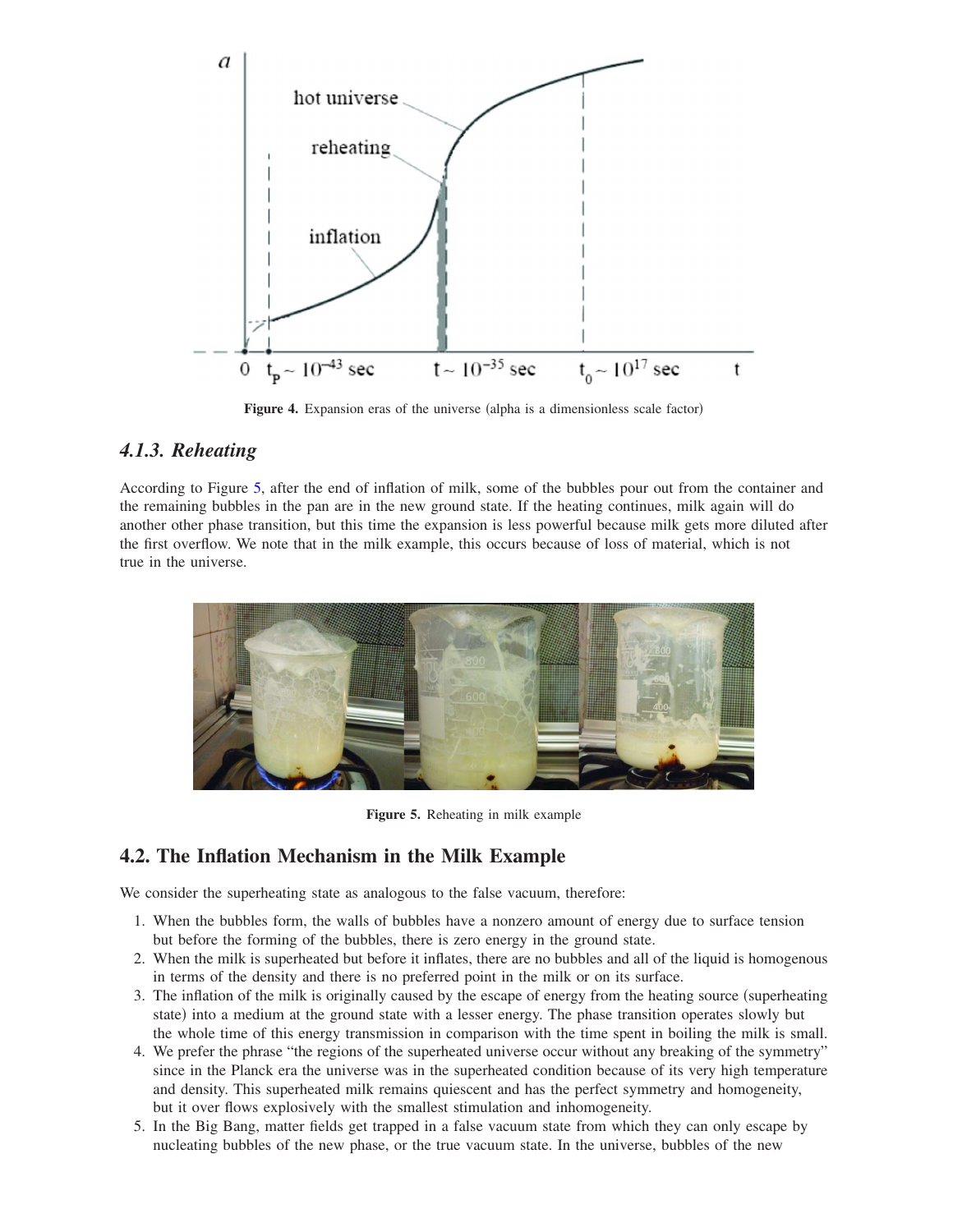phase expand and coalesce until they take over the medium and the phase transition is complete. In the milk, the bubbles of steam rapidly expand and combine to increase their volume by a large factor and drive an overall expansion.

6. Because liquid does have the equivalent of an unstable vacuum in the superheated or supercooled state, it may expand until its temperature falls to the boiling point and its true ground state. This means that the expansion of the hot milk is also an analogy for the cooling of the universe as it expands.

#### **5. CONCLUSIONS**

Visualizing is one of the most effective techniques to explore and present scientific data, understanding at a glance its basic features and properties. In this article, we have shown how the milk example can be compared to some concepts of early universe cosmology. This example has the ambitious goal of describing the birth and early evolution of the universe through the use of an effective and easy to understand simulation of cosmological concepts. Analogies like this help to give the general public or students studying cosmology insight in our model of the universe on its largest scales as derived from its earliest physics.

#### **Acknowledgments**

The authors are indebted to Professor Sidney Wolff and Professor Chris Impey for helpful conversations and new suggestions in this version of article. Also, they would like to thank M. V. Takook, J. Sadeghi, and F. Motevalli for their interest in this work.

#### **References**

<span id="page-7-11"></span>Bradshaw Kraus, E. J. and Businger, A. 1994, *Atmosphere-Ocean Interaction*, New York: Oxford University Press, 60.

<span id="page-7-6"></span>Dolag, K., Borgani, S., Schindler, S., Diaferio, A., and Bykov, A. M. 2008, "Simulation Techniques for Cosmological Simulations," *[Space Science Reviews,](http://dx.doi.org/10.1007/s11214-008-9316-5)* 134, 229.

<span id="page-7-5"></span>Dolag, K., Meneghetti, M., Moscardini, L., Rasia, E., and Bonaldi, A. 2006, "Simulating the Physical Properties of Dark Matter and Gas Inside the Cosmic Web," *Monthly Notices of the Royal Astronomical Society,* 370, 656.

<span id="page-7-7"></span>Dolag, K., Reinecke, M., Gheller, C., and Imboden, S. 2008, "Splotch: Visualizing Cosmological Simulations," e-print arXiv:0807.1742v1.

<span id="page-7-8"></span><span id="page-7-1"></span>Guth, A. H. 1981, "The Inflationary Universe: A Possible Solution to The Horizon and Flatness Problems," *[Physical Review D,](http://dx.doi.org/10.1103/PhysRevD.23.347)* 23, 347. Liddle, A. R. 1999, "An Introduction to Cosmological Inflation," e-print arXiv:astro-ph/9901124v1.

<span id="page-7-10"></span>ISAS Seminar Lecture Courses in Cosmology 2003–2005.

<span id="page-7-3"></span>Liddle, A. R. and Lyth, D. H. 2000, *Cosmological Inflation and Large-Scale Structure*, New York: Cambridge University Press.

<span id="page-7-0"></span>Linde, A. 1991, *Particle Physics and Inflationary Cosmology* 1991: Harwood Academic Publishers.

<span id="page-7-9"></span>Linde, A. D. 1982, "A New Inflationary Universe Scenario: A Possible Solution Of The Horizon, Flatness, Homogeneity, Isotropy And Primordial Monopole Problems," *[Physics Letters B,](http://dx.doi.org/10.1016/0370-2693(82)91219-9)* 108, 389.

<span id="page-7-2"></span>Lyth, D. H. and Riotto, A. 1999, "Particle Physics Models of Inflation and Cosmological Density Perturbation," *[Physics Reports,](http://dx.doi.org/10.1016/S0370-1573(98)00128-8)* 314, 1.

<span id="page-7-4"></span>Padmanabhan, T. 1998, *After the Three Minutes the Story of Our Universe*, New York: Cambridge University Press.

<span id="page-7-12"></span>William, B. and Washington, U. 2007, "Impure Water Can Also Undergo Superheating."